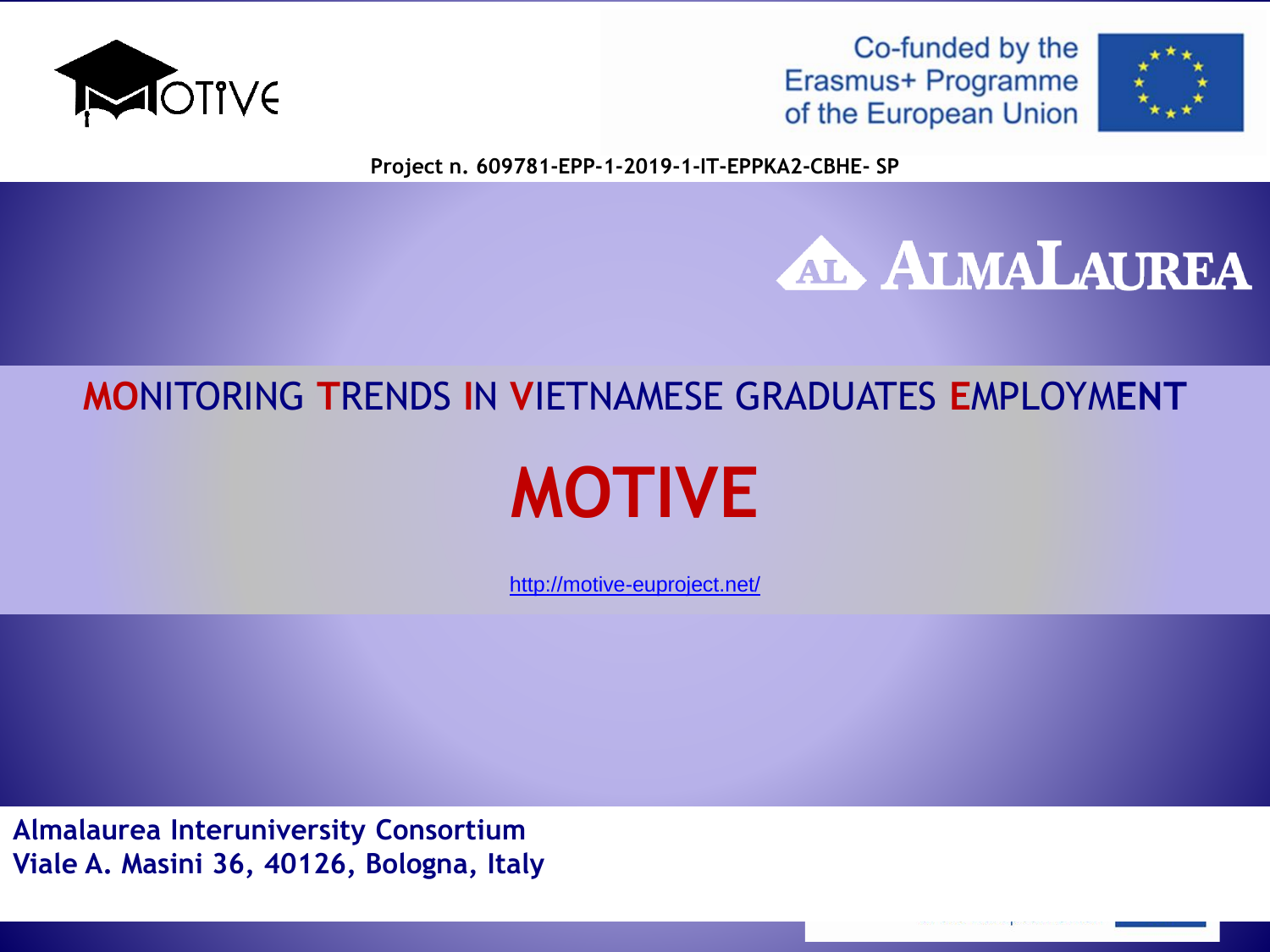

### **Part 1. MOTIVE Project Sustainability**

- **Milestones**
- **Main Tasks**
- **Sustainability Outputs**
- **Next steps and discussion points**

# **Part 2. AlmaLaurea Sustainability Structure: an overview**



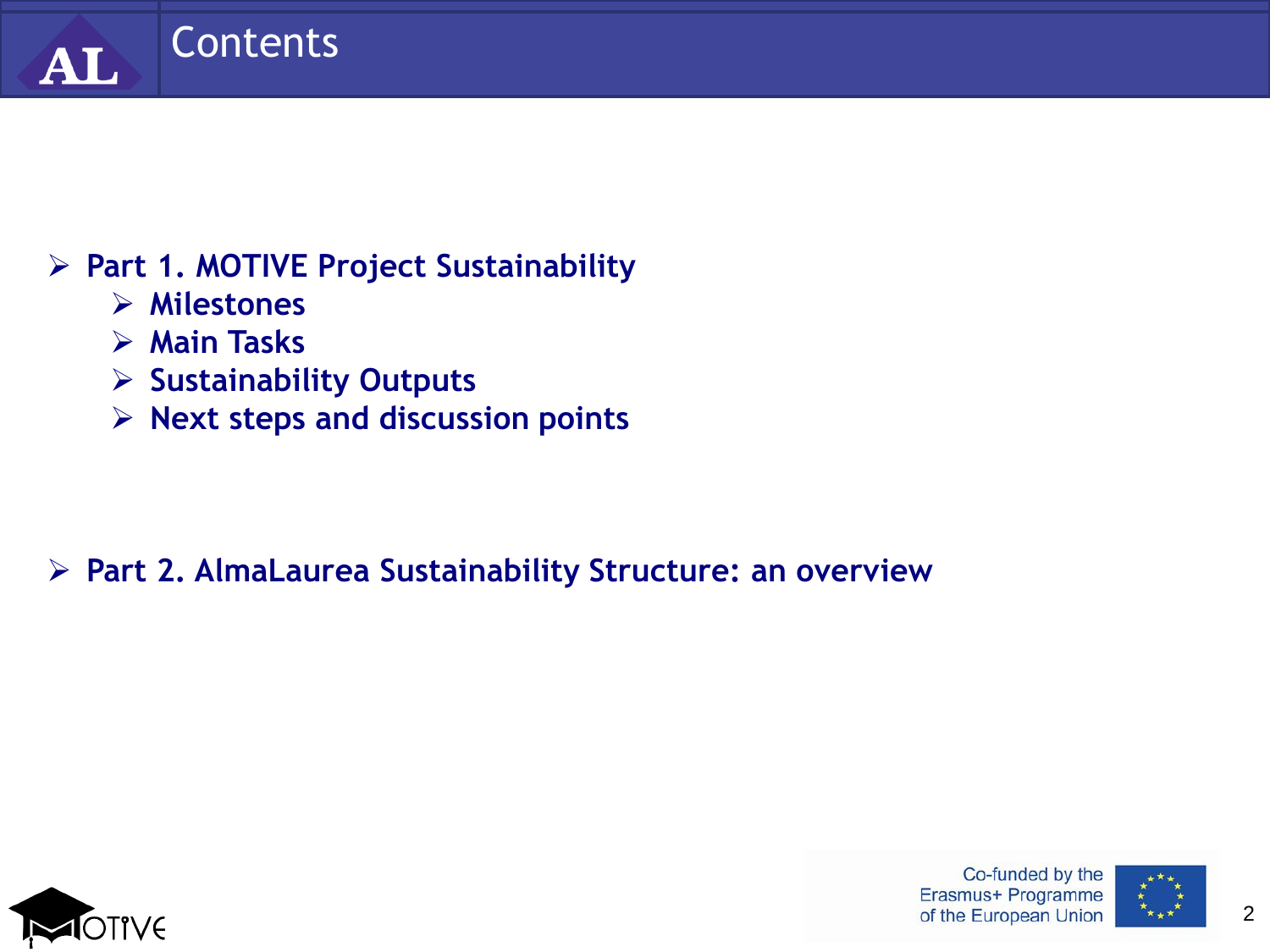

# **The** "National Center for Graduate Tracking" **creation**

"The **mission** of the Center is the **monitoring of** the transition of the Vietnamese **graduates** from the university to the labour market as well as their employment status.

The Center, as a research and consultant unit at disposal of the Vietnamese Ministry of Education and Labour, of the university system and stakeholders in HE sector, represents an **innovative tool for supporting governance reform and policy making.**

The Center represents a **sustainable and permanent available tool for future studies** or surveys based on universities students and graduates data (Graduates Profile, Graduates Employment Condition Survey, longitudinal studies)".

#### **How to reach the milestone?**

**Definition of the structure** of the center including management, services, functions, modalities for joining the center by new stakeholders.

**Reaching of a sustainability agreement**, detailing all aspects for guarantying the future of the Center as consortium engagement, source of financing, task of the consortium members<br>Co-funded by the

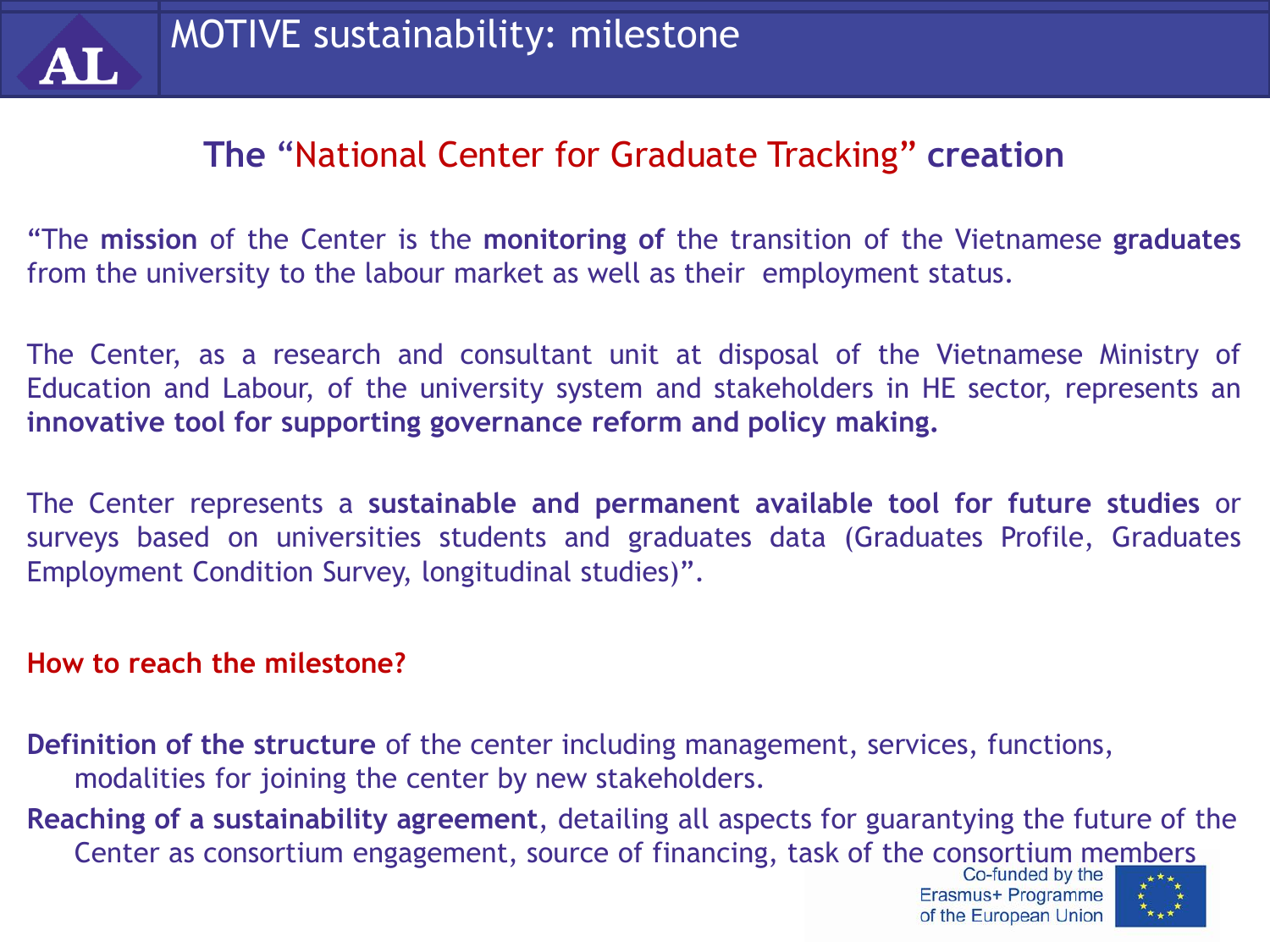

# MOTIVE project sustainability' outputs:

- **Universities database** creation (due data 30/09/2020)
- **National Center Portal set up** (due date 31/10/2022)
- **National Center structure definition and sustainability agreement** (due date 30/11/2022)
- **Stakeholders network creation** (due date 31/07/2022)
- **Guidelines for Graduates Tracking Survey** (due date 30/11/2022)



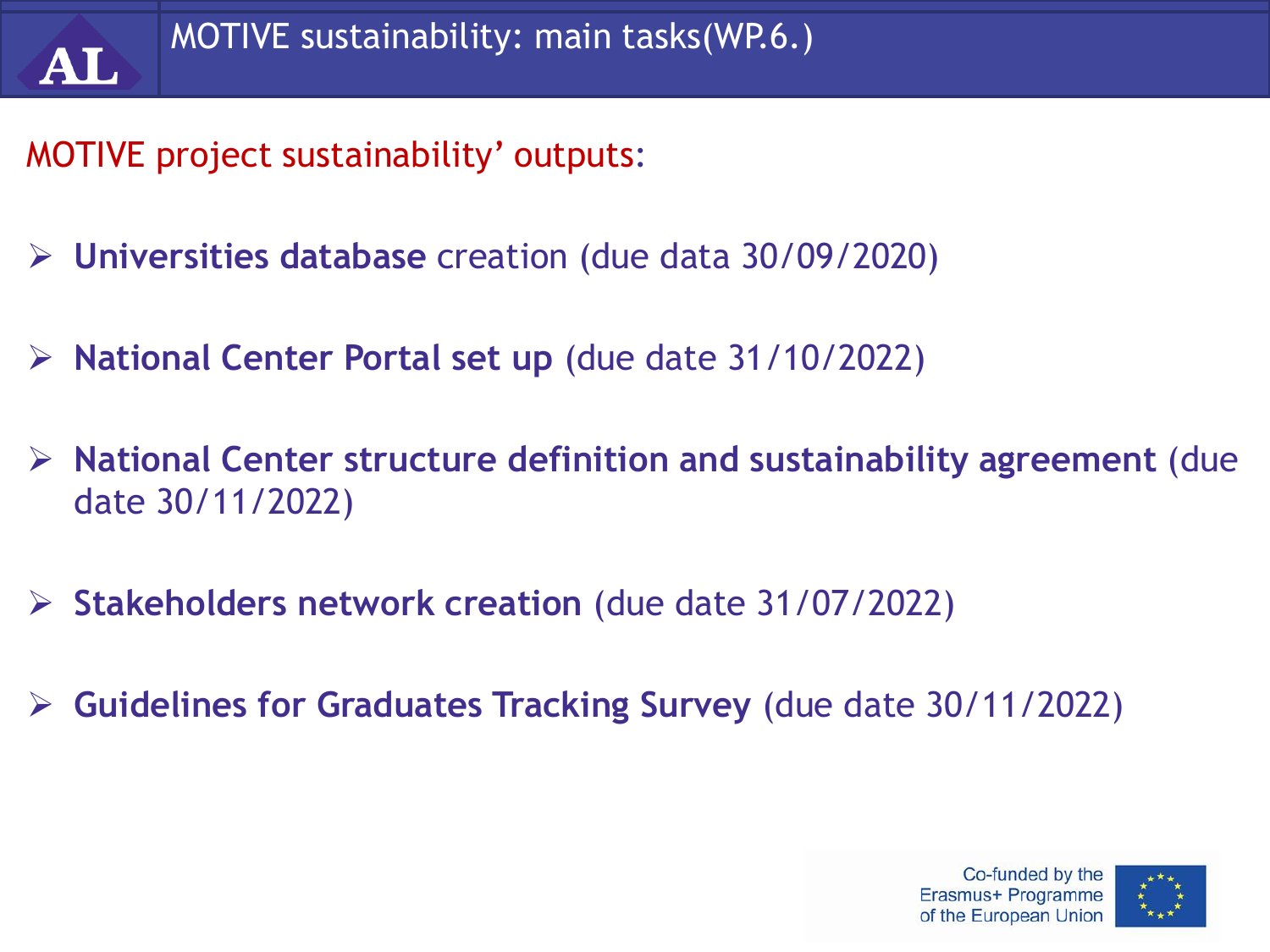

# > Universities database creation DONE!

-HANU, PTIT, NUAE fully integrated under VOYAGE Project 2015/2018 -HUHA, HALONG, HALOU at the end of VOYAGE 2018

-VNUA, TNU, AJC integrated at the beginning of MOTIVE 2012

| October 2018              | <b>May 2022</b>                                                               |
|---------------------------|-------------------------------------------------------------------------------|
| <b>6 Universities</b>     | 21 Universities                                                               |
| 5.727 registered students | almost 30.000 registered<br>students (48% response<br>rate to questionnaire)* |
| 4,285 CVs stored          | 14,373 Cvs stored                                                             |
| 89 companies registered   | 266 companies                                                                 |
| 63 job offer              | 152 job offer                                                                 |

**\* 9 universities have list of courses, but no graduates records (CVs and questionnaires)**

#### **Important!**

The university database needs to be continuously updated with

new graduates information

**The CV must be certified by the staff** of MOTIVE universities

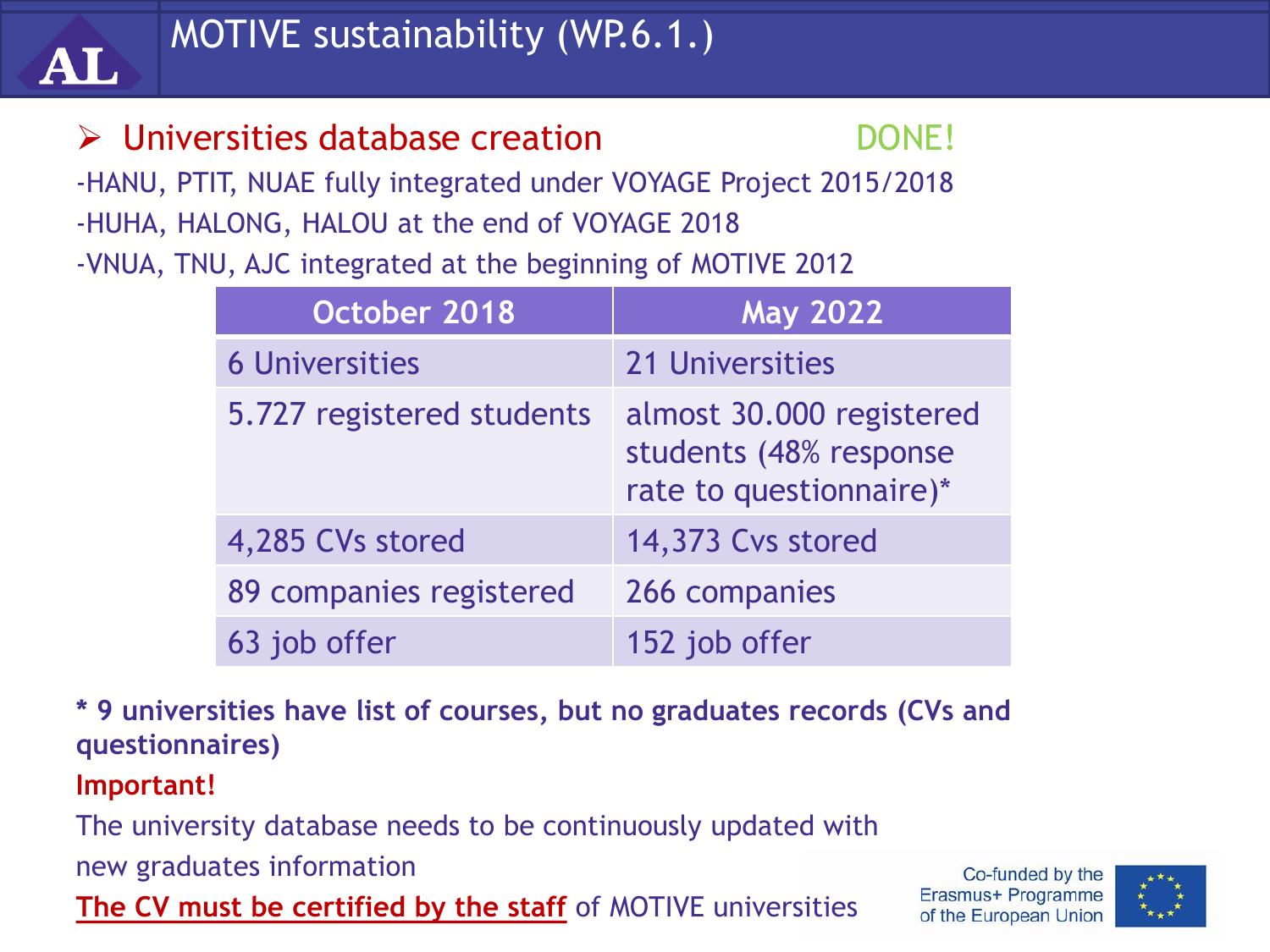

National Center for Graduates Tracking Portal set up (work in progress) -**IT team of HANU and the AJC staff are developing the Portal linked to the enlarged VOYAGE Platform (voyage.hanu.vn/) and to the MOTIVE project website.**

The portal will provide the following info: -information about the center and its mission; -structure of the center and management; -national Center' staff; -functions and Services; -main publication (Graduates Tracking and Graduates Profile Survey); -Working Paper Series; -how to join (to be added on the Portal) -as suggested by HANU IT: **Code of conduct** -database on Center' National Stakeholders. -The Portal will provide an e-mail contact for new users and externals.

MOTIVE consortium will hyper link the National Portal website on their organization' website.

The Portal will be presented in the specific session

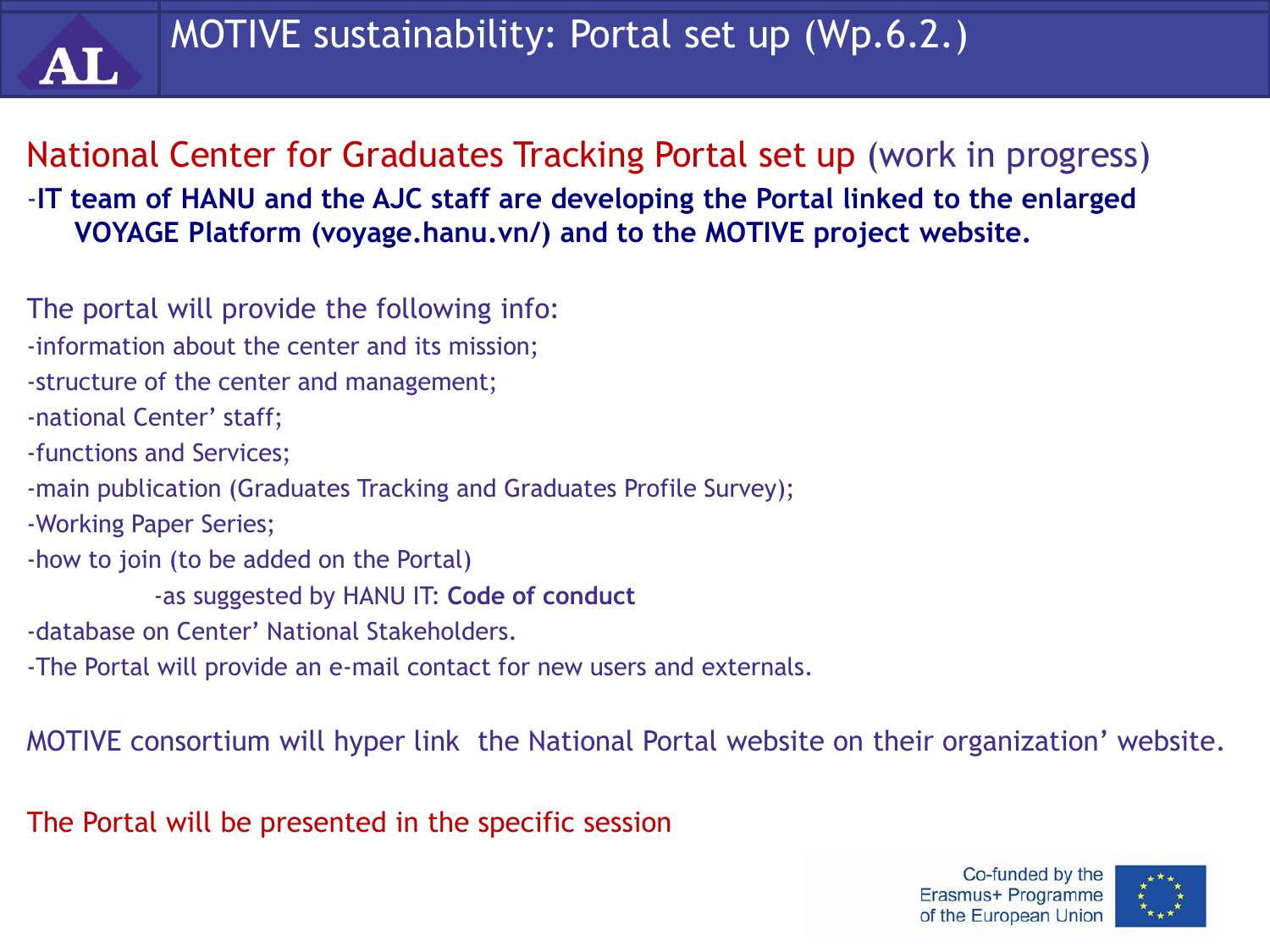# Stakeholders network:

- Create a **database of main stakeholders** to be periodically enquired by the beneficiary universities and MOET to tune up graduates' survey contents before survey launch.
- The **network is composed by** independent experts, organizations, associations and other **entities acting in the field of higher education and labour market in Vietnam** and willing to **provide their experience** and suggestions for running graduate tracking survey in Vietnam – **CONSULTANT UNIT**
- $\checkmark$  The network will capitalize at initial stage from the contact established by the MOTIVE Consortium members than **to be enlarged with dissemination activities**.
	- $\checkmark$  ICHAM will contribute to the network creation by inviting experts from its own network to join.
	- $\checkmark$  HCMCOU as associated partners will contribute to disseminate project objectives and expected results, notably for the enrichment of the stakeholders network.

#### **The database of stakeholders will be created and stored on the Portal of the National Center for Graduates Tracking.**

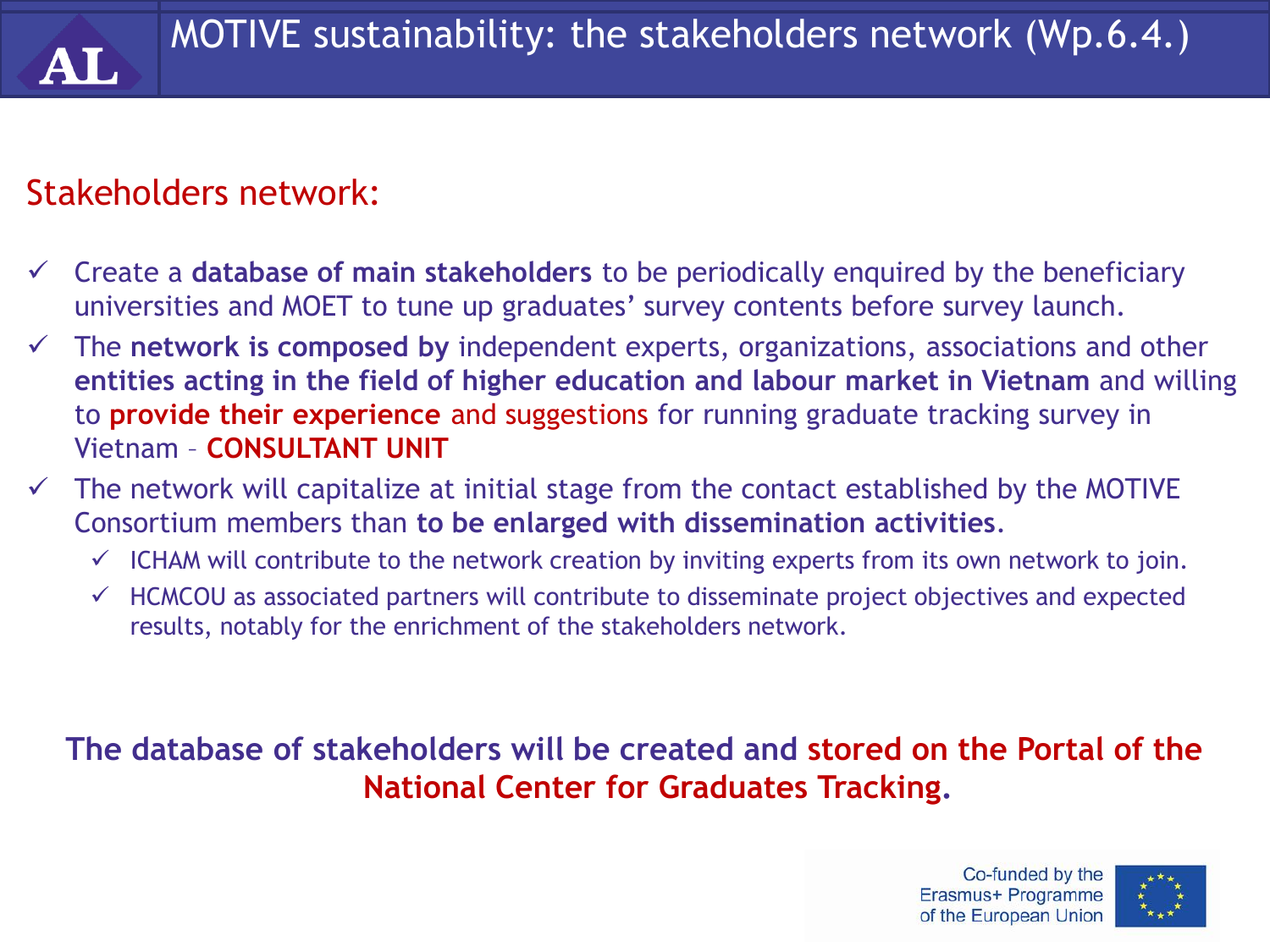

# Guidelines for Graduates Tracking Survey

The Guidelines, capitalizing the methodological notes and graduates profile's survey guidelines developed within 561656 project [\(http://voyage-project.eu/node/91](http://voyage-project.eu/node/91) document area) will provide **best practices and indications on how to** proper **deliver such studies to the new coming** staff and/or to the newcomer universities.

**Main contents** of the guidelines:

-online graduates database: kind of data;

- -how to exploit graduates database for releasing the Graduates Tracking Survey (cohort, criteria, data cleaning and data publication);
- -main recommendations on how to run Graduates Tracking survey;
- -how to run graduates tracking survey: (i) how to develop the questionnaire; (ii) how to tune up the questionnaire.
- -best methodology to track students in Vietnam: kind of survey, how to collect and identify graduates, how to plan the survey, how to design and implement the survey.

**The Guidelines will be made at disposal of the National Center for Graduates Tracking and at disposal of the consortium staff**. Guidelines will be uploaded on the document area of the MOTIVE project website.



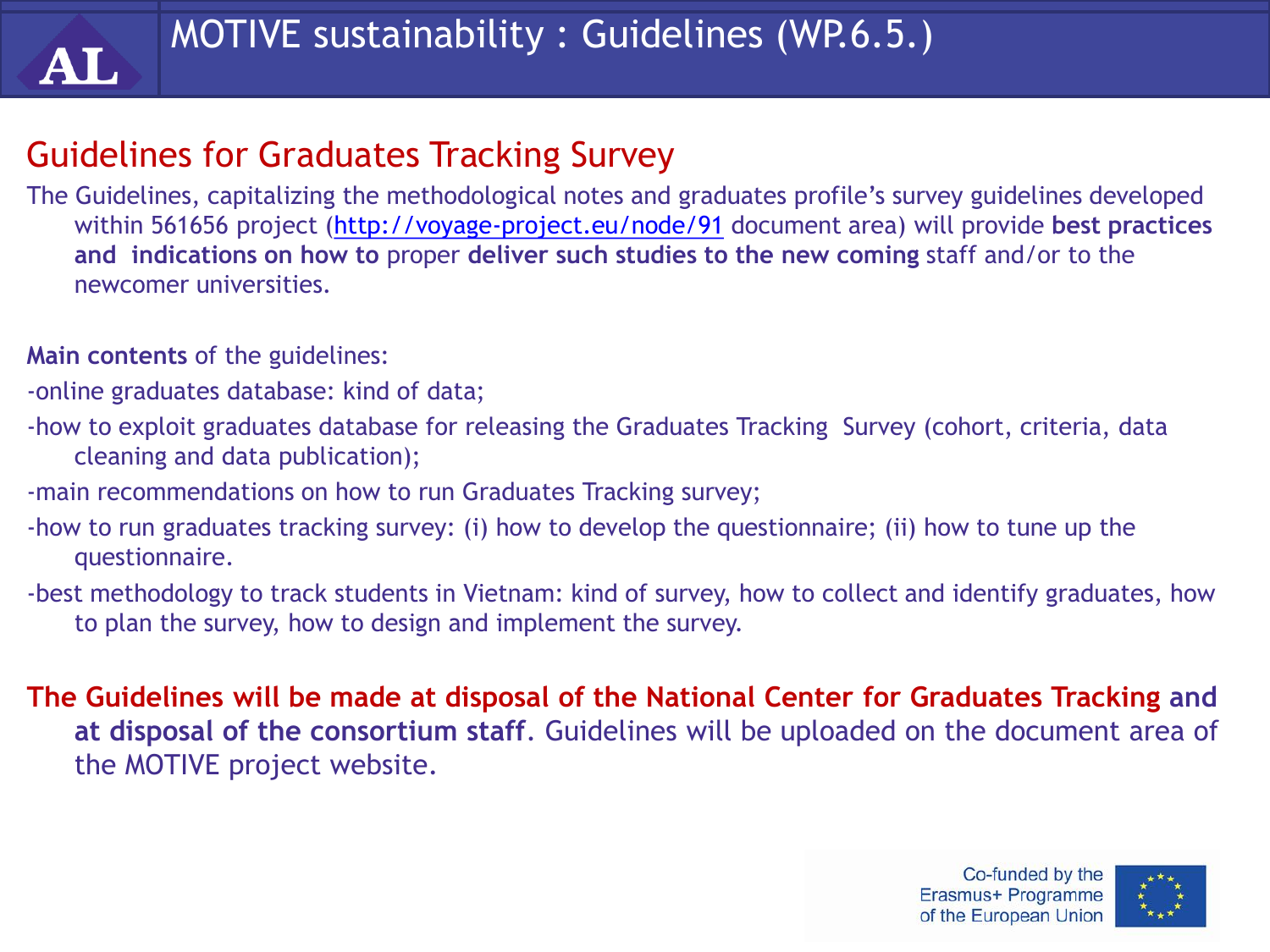

#### **Project Consortium will continue the discussion so to define the Center structure definition and reach the sustainability agreement**

- A **Sustainability agreement** will be agreed and signed by the project Consortium with a **Sustainability plan** detailing
- -**Center Mission**: survey release, promotion of research activities, networking
- -**Center configuration**: the Center is structured in a centralized way (only one node) to host data of the MOTIVE universities and allow a shared management of the system. The Center will use the students database (VOYAGE platform) as main repository of students' data for graduates tracking release
- -**Management**: decisional unit, staff, organigram
- -**Center Teams' main units and functions**: Consortium Coordinator, IT team, Research Unit, communication team, Quality Assurance unit, Stakeholders unit
- -**How to join**: Conditions and steps for joining the Center will be discussed during SC.

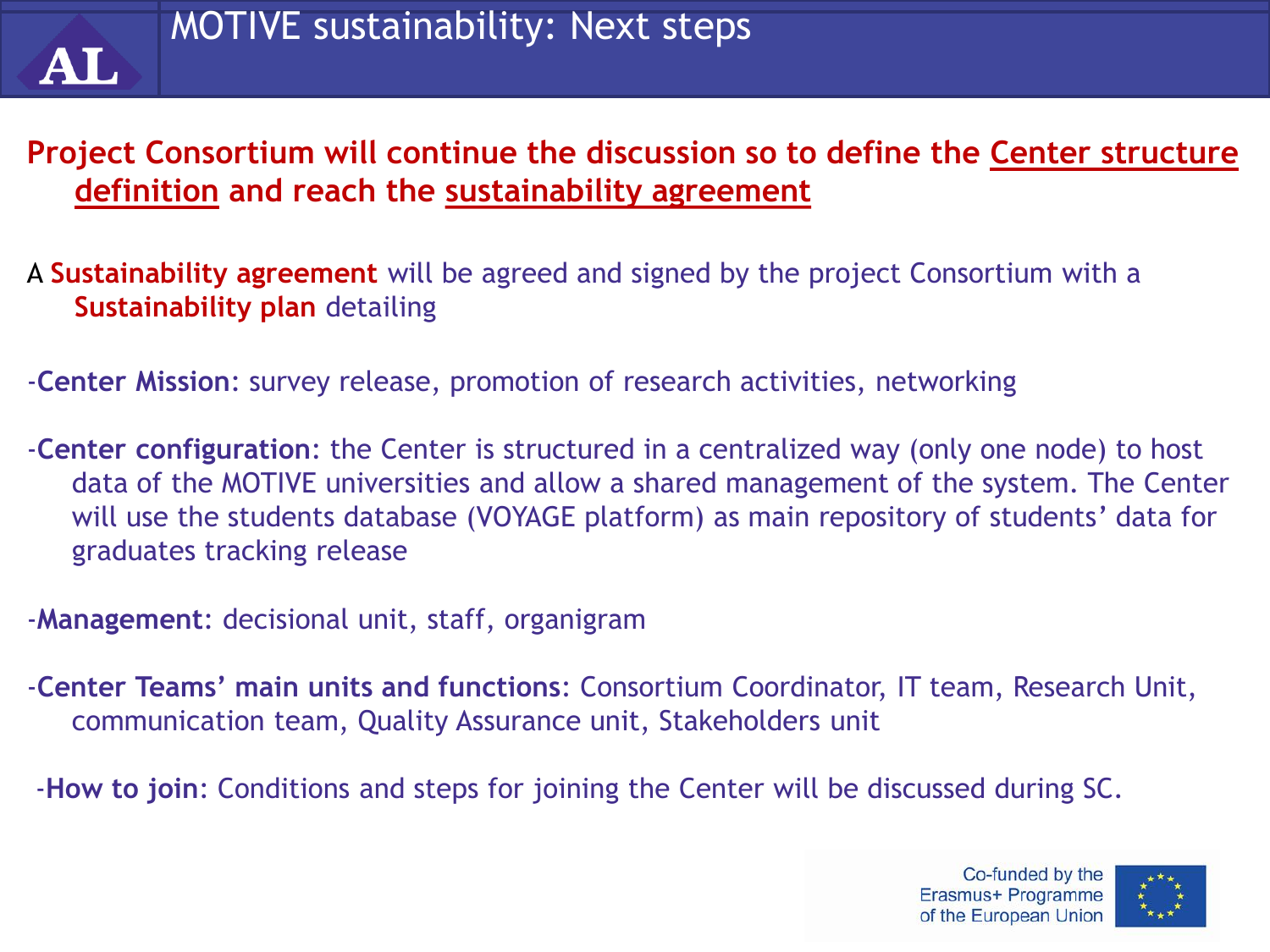

Center structure definition and sustainability agreement (as by project proposal-2018)

*What we know*

- -**Center configuration:** HANU host the University Database and is a candidate to host the Center Portal in joint management with AJC university
- -**Management:** Universities joining the Center are committed to use their inner human resources, equipment provided by the project and the needed facilities for allowing the Center to work beyond project life
- -**Dissemination:** Consortium member, together with Ho Chi Minh Open University, as associated partner, and eventually new entrants, will contribute to disseminate project objectives and expected results in the Vietnam, notably for the enlargement of the National Center for graduates tracking

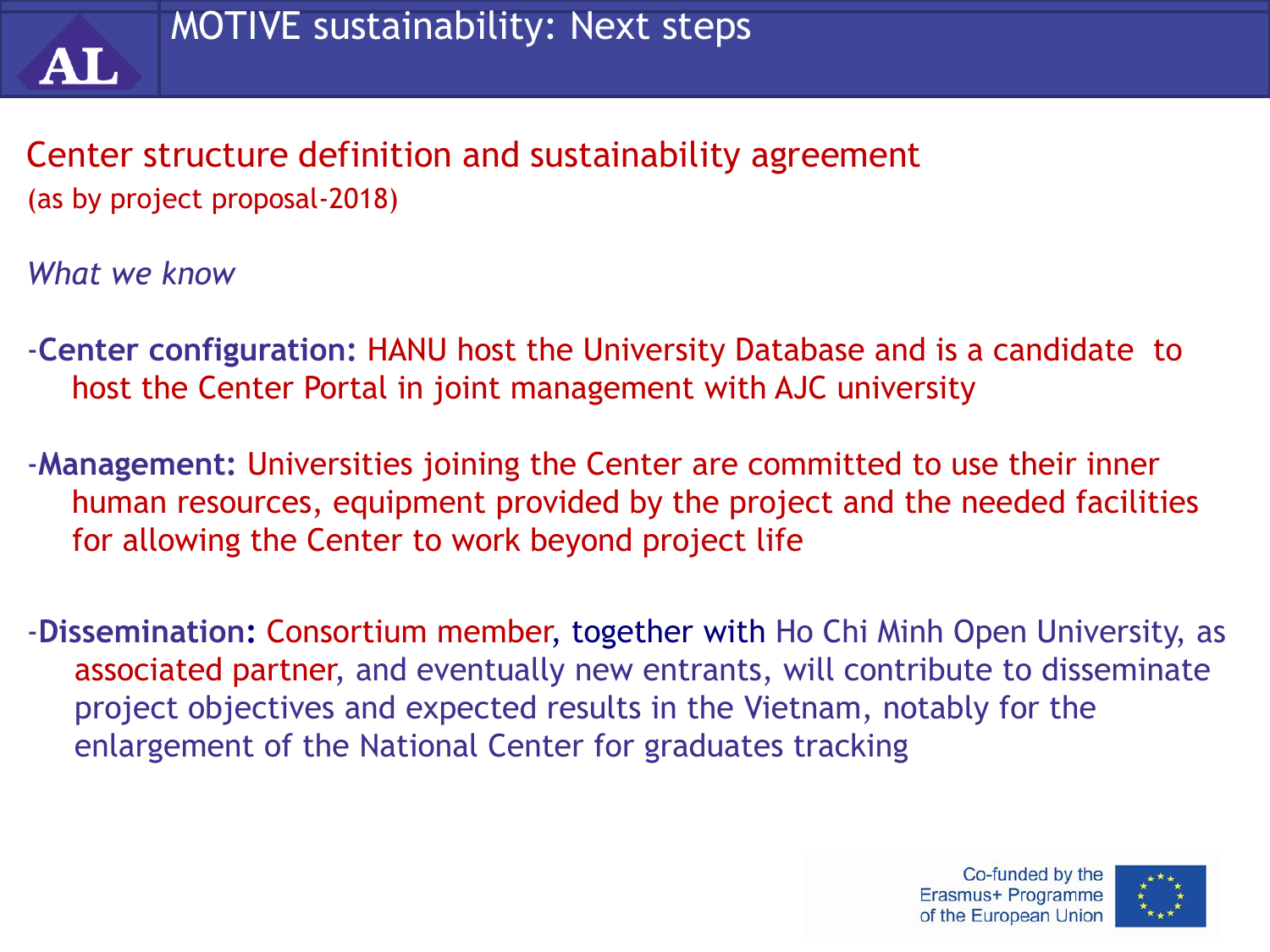Center structure definition and sustainability agreement

*Discussion points Center staff appointment and functions*

- *-***Decisional unit** (some/all members of MOTIVE steering committee? other ideas?)
- -**IT team**: System (Voyage database) and Center platform management (at the moment HANU, AJC plus IT staff from each university for the update of the courses/faculties/departments list to HANU)
- -**Scientific Committee** (critical issues for survey release and studies) **and/or Research Team**: graduates tracking surveys and other studies

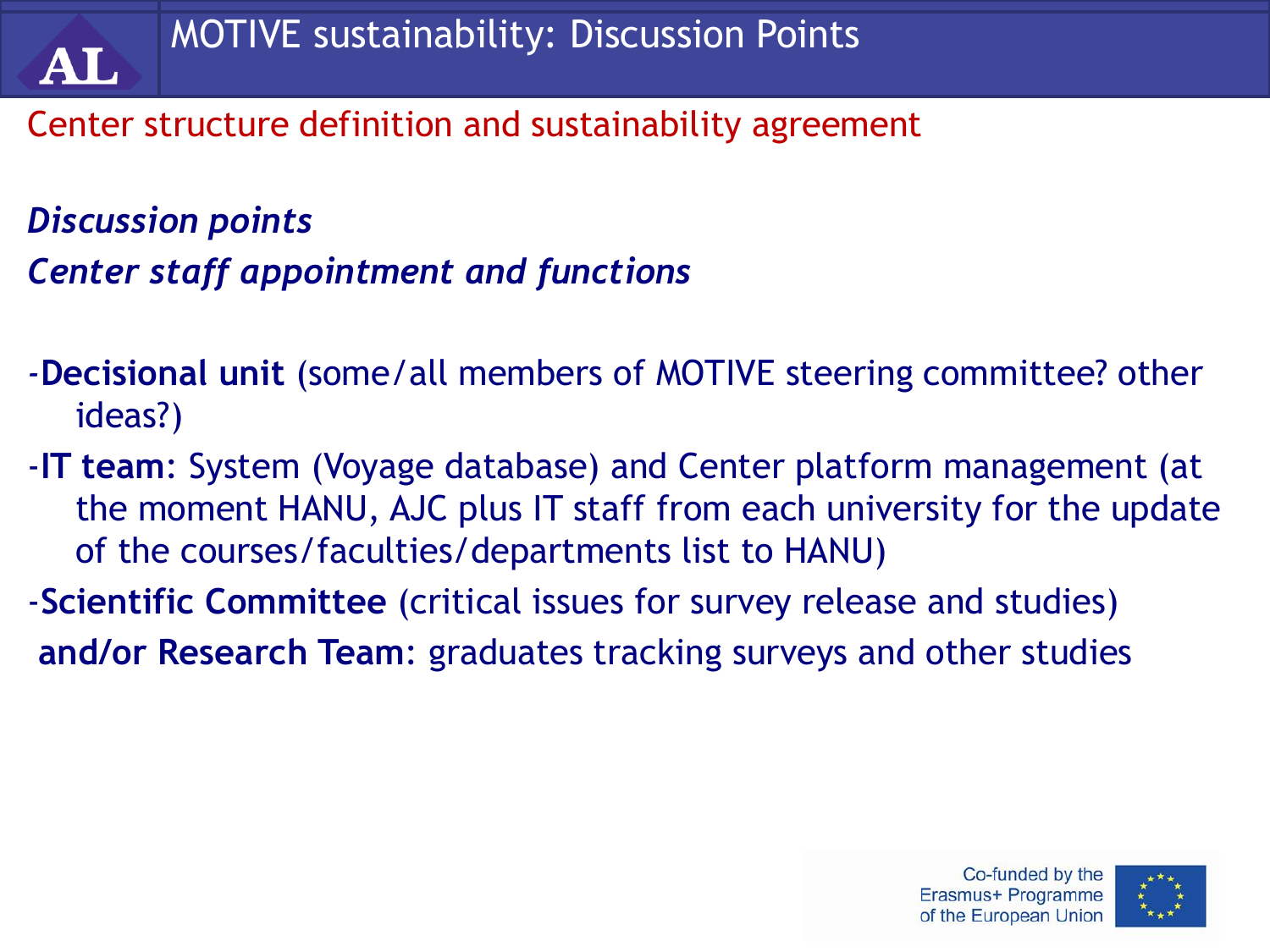

- Center structure definition and sustainability agreement *Other issues for sustainability agreement*
- -**How to make and deliver the survey to the Center?** (i.e. each university makes its survey and the Center research team summarize the results at national level or on a rotating basis)
- -**Working Paper publication** (who manage the dissemination of the initiative, the revision and publication? Should be the Scientific Committee)
- **-Stakeholder network promotion and update** (all universities will send updates twice a year) through local dissemination events, annual meetings, on spot visits to new universities etc.
- -**Financing the Center beyond project life**: Universities contributions (staff in kind); public funds? Others?

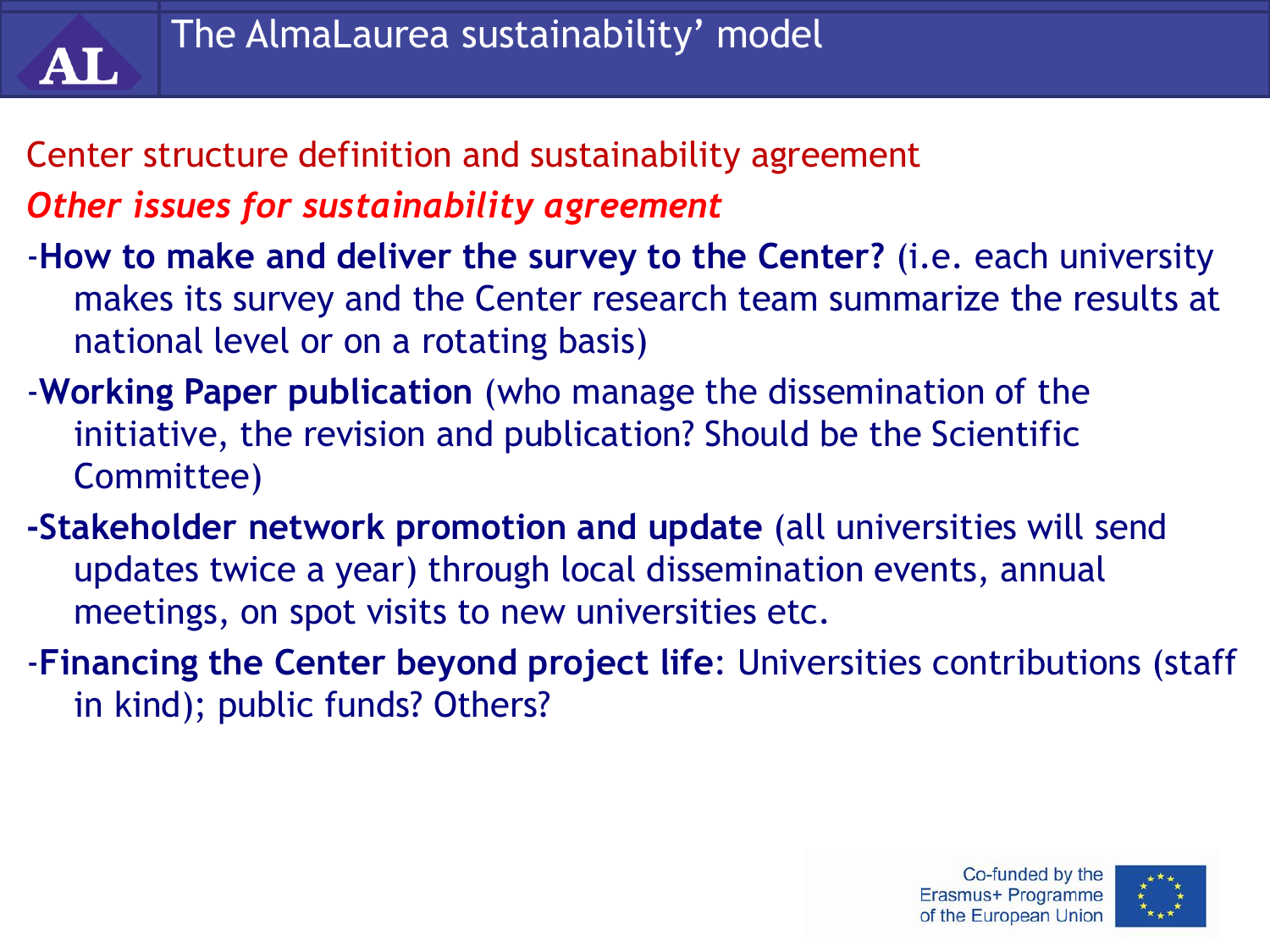

# Part 2.

# The AlmaLaurea sustainability' model A brief overview



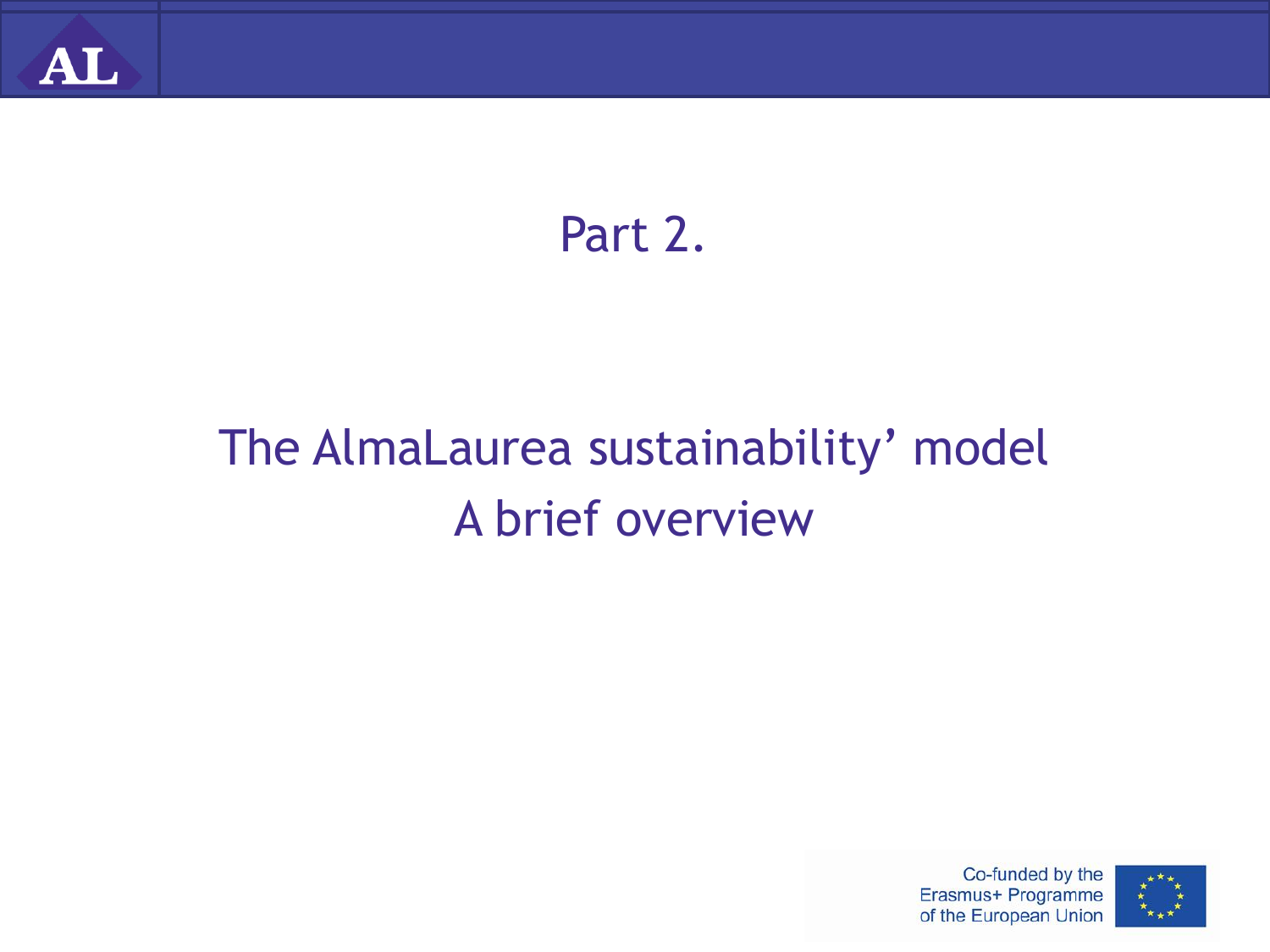### Almalaurea: an overview

#### **AlmaLaurea**

AL

is an Inter-university Consortium, founded in Italy in 1994, at the University of Bologna. It is a *bottom up* initiative which involves, nowadays, **79 Universities** and about **90% of graduates in Italy.**



• Universities in AlmaLaurea

Since 2015 AlmaLaurea is in the SISTAN system, the network of units that can provide official statistical information in Italy

Co-funded by the Erasmus+ Programme of the European Union

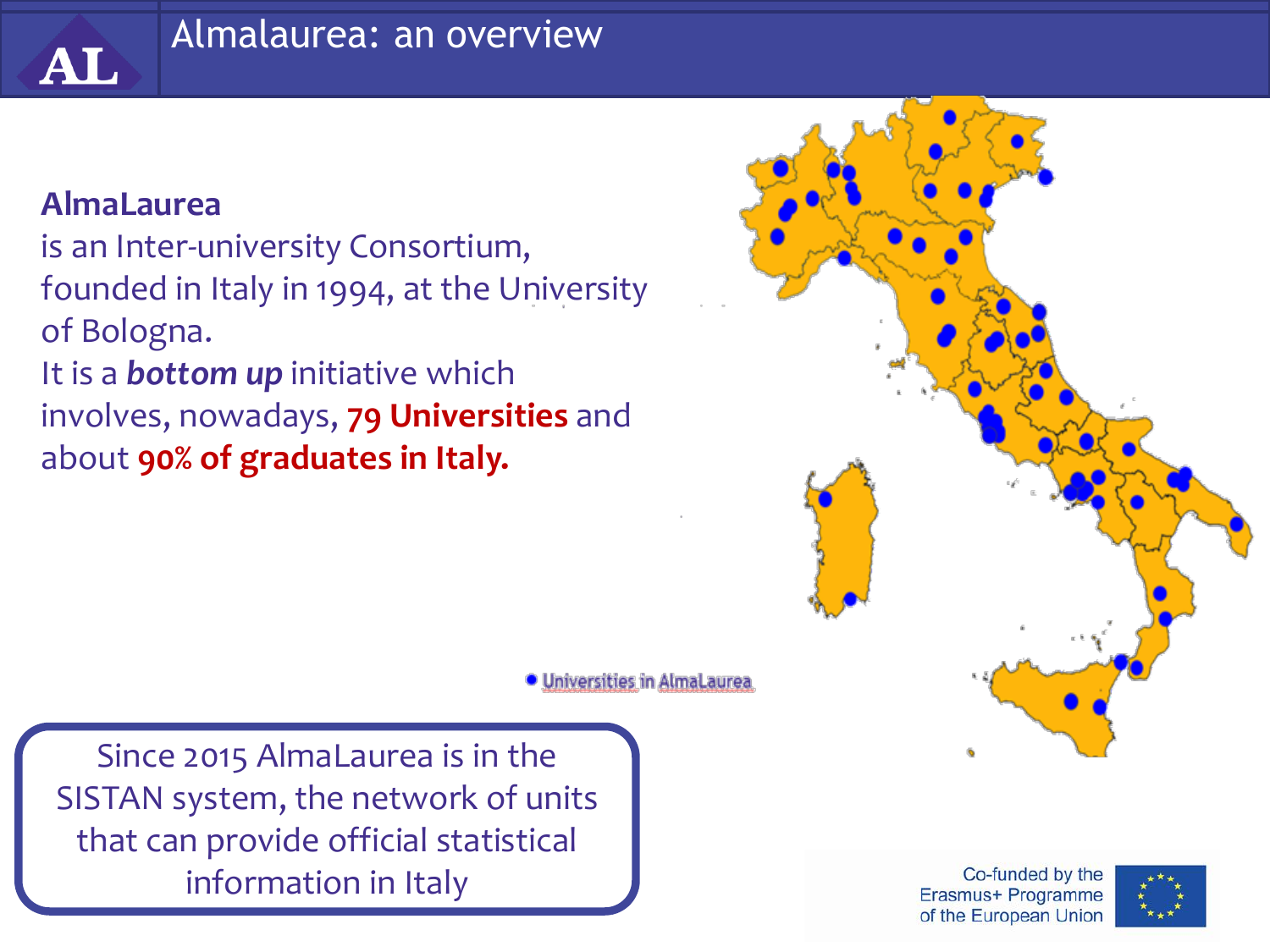### AL Management Structure

- **Technical and scientific direction:** for research activities planning, surveys production, technical dev elopment planning, human resources management, relations with Universities presidents and other stak eholder involved.
- **Marketing and services dissemination unit:** dissemination of the offer of services linked to the database fo r the best and quickest professional insertion of graduates
- **Quality control:** unit in charge of guaranteeing the data quality, maximizing graduates' participation rate, ensuringfull and correct transmission of administrative data by universities.
- **Help Desk for graduates:** help desk for graduates and graduands, automated processes management (password recovery process, web operations, FAQs, etc.) and a second level (help by mail and telephon e) of support to graduates for the correct insertion of registration data and for filling the questionnaire.
- **Surveys team:** team of statisticians for the surveys production from collected data in the database, pla nning the survey on professional insertion, subcontracting, external agency for phone interviews (mixe d method CATI‐CAWI)3. Analysis and report writing.
- **IT systems:** team in charge of the maintenance and development of the web platform and equipments, IT equipments, purchase and maintenance of equipments. Development of database production tools to be provided to the Quality and Research Unit.
- **Administration and HR:** accountability, HR management, Executive Secretariat.

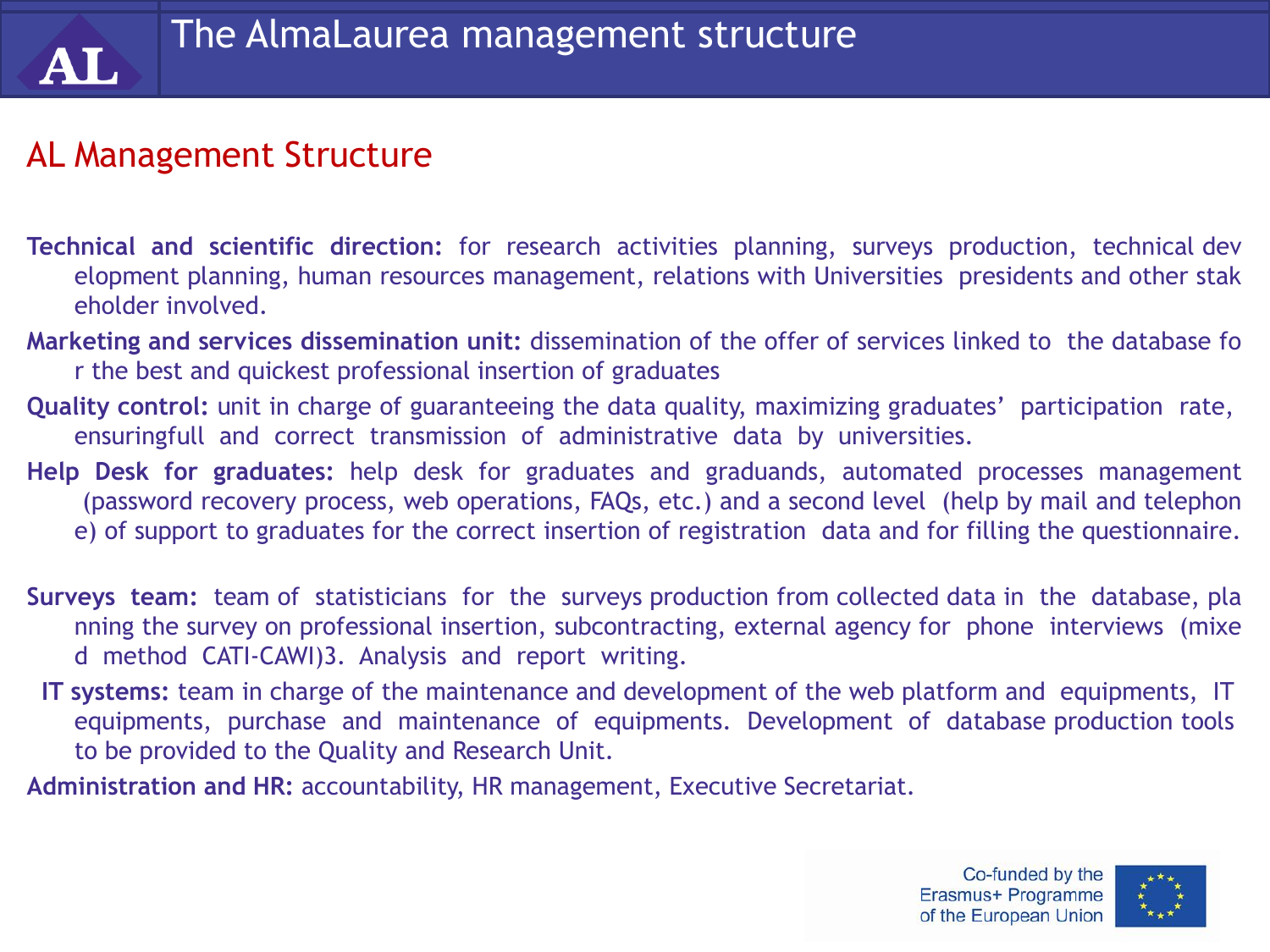# Italian Ministry of Education and Research

# Progressive membership of universities.

membership contribution and participation sum involves **a one‐off payme nt**, depending on the total number of graduates of each university (min. 2.582 €, max. 5.164 €. Moreover, in order to remain part of the consortium and being inserted in the databank, each university has to pay a **yearly participation sum** proportionate to the total number of graduates of each university (6 euro per graduate).

# Service to companies

Placement services as search of certified CV among more than 3 million CVs; AL selection and CV screening, job offer publish, employer branding

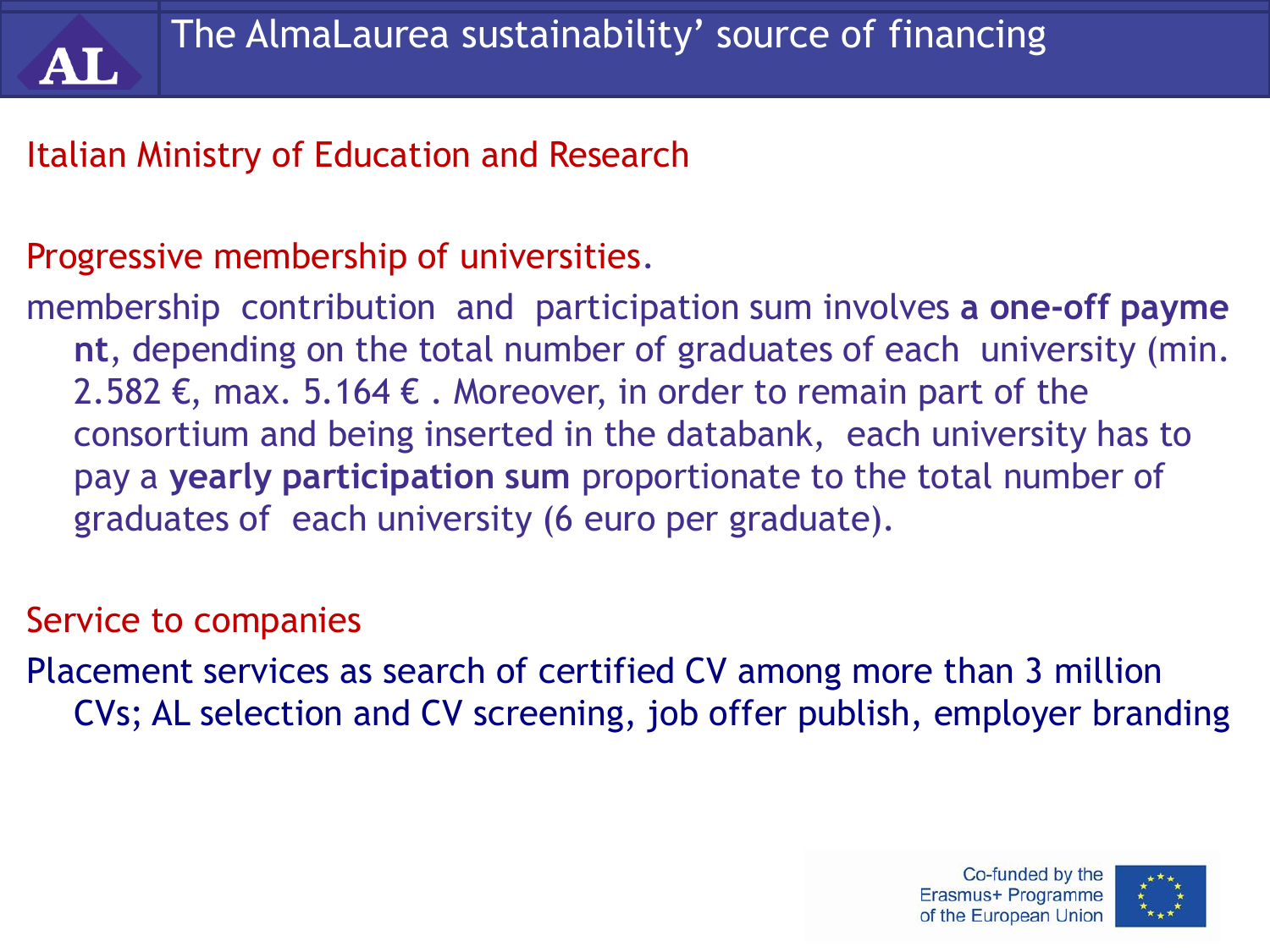

# THANK YOU FOR YOUR **ATTENTION**

Co-funded by the Erasmus+ Programme of the European Union

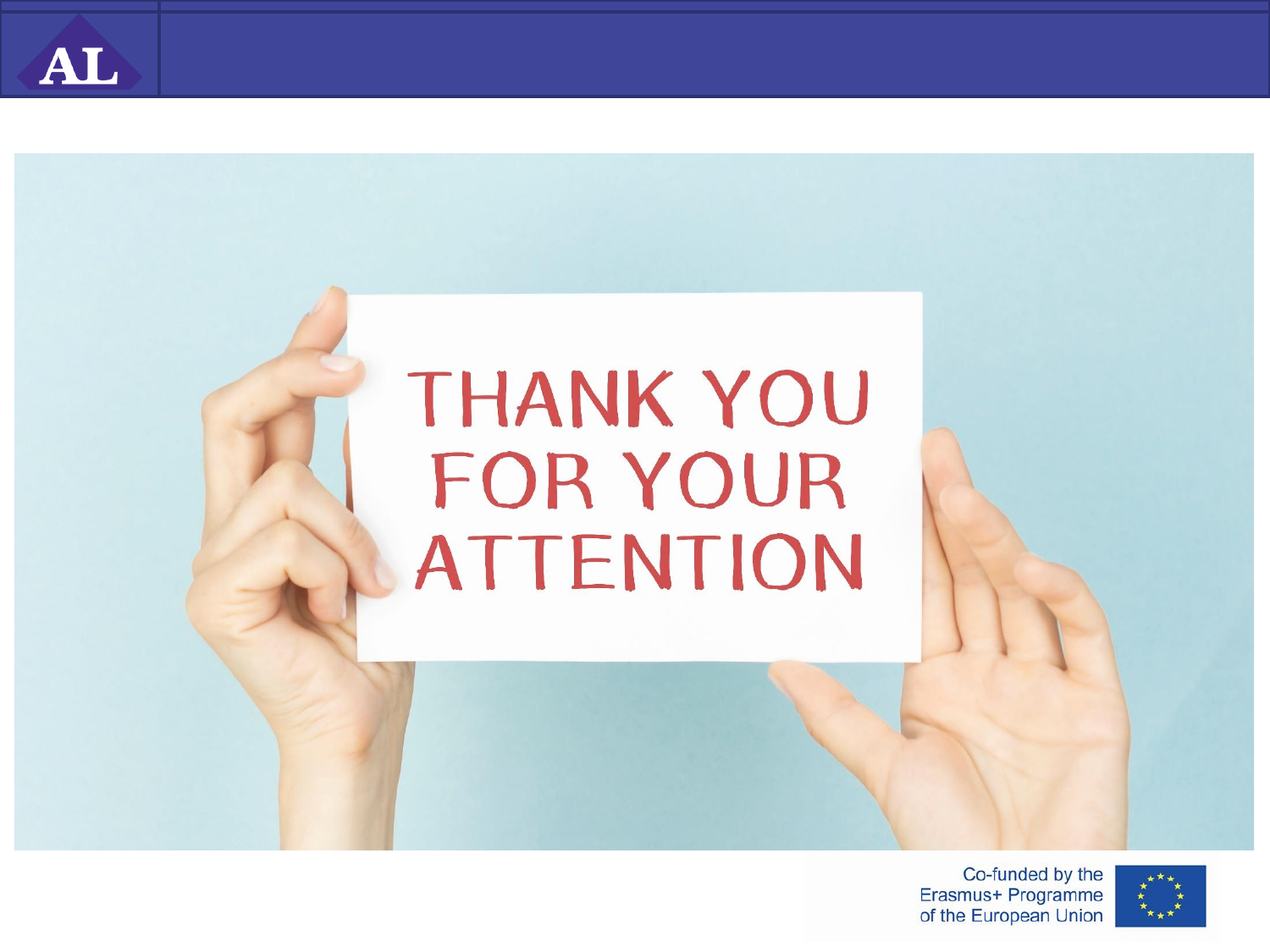Il servizio base è la r[icerca e lo scarico di CV](https://www.almalaurea.it/aziende/cerca) che parte da 30 €-**SEARCH THE GRADUATE**

- Poi abbiamo l'annuncio di lavoro, [pubblicazione più invio email al target](https://www.almalaurea.it/aziende/pubblicaofferta) dei potenziali interessati 199€-**JOB OFFER TO TARGET AUDIENCE**
- I [servizi di preselezione](https://www.almalaurea.it/aziende/screening/al_selezione_laureati) partono da circa 1.000 € poi sono da stimare in base al profili ricercato-**CV AND PROFILE SELECTION ACCORDING TO THE REQUESTED PROFILE**
- La [partecipazione agli eventi](https://www.almalaurea.it/aziende/careerday/al-lavoro-il-career-day-di-almalaurea) varia in base alla tipologia di evento, il digitale a partire da 1.300 euro quello in presenza intorno ai 3.000€- **PARTICIPATION TO JOB FAIRE**
- Le pagine dei *company profile* per presentare l'impresa e lavorare sull'employer branding ha un costo di circa 3.000€-**COMPANY PROFILE PUBLICATION AND EMPLOYER BRANDING**